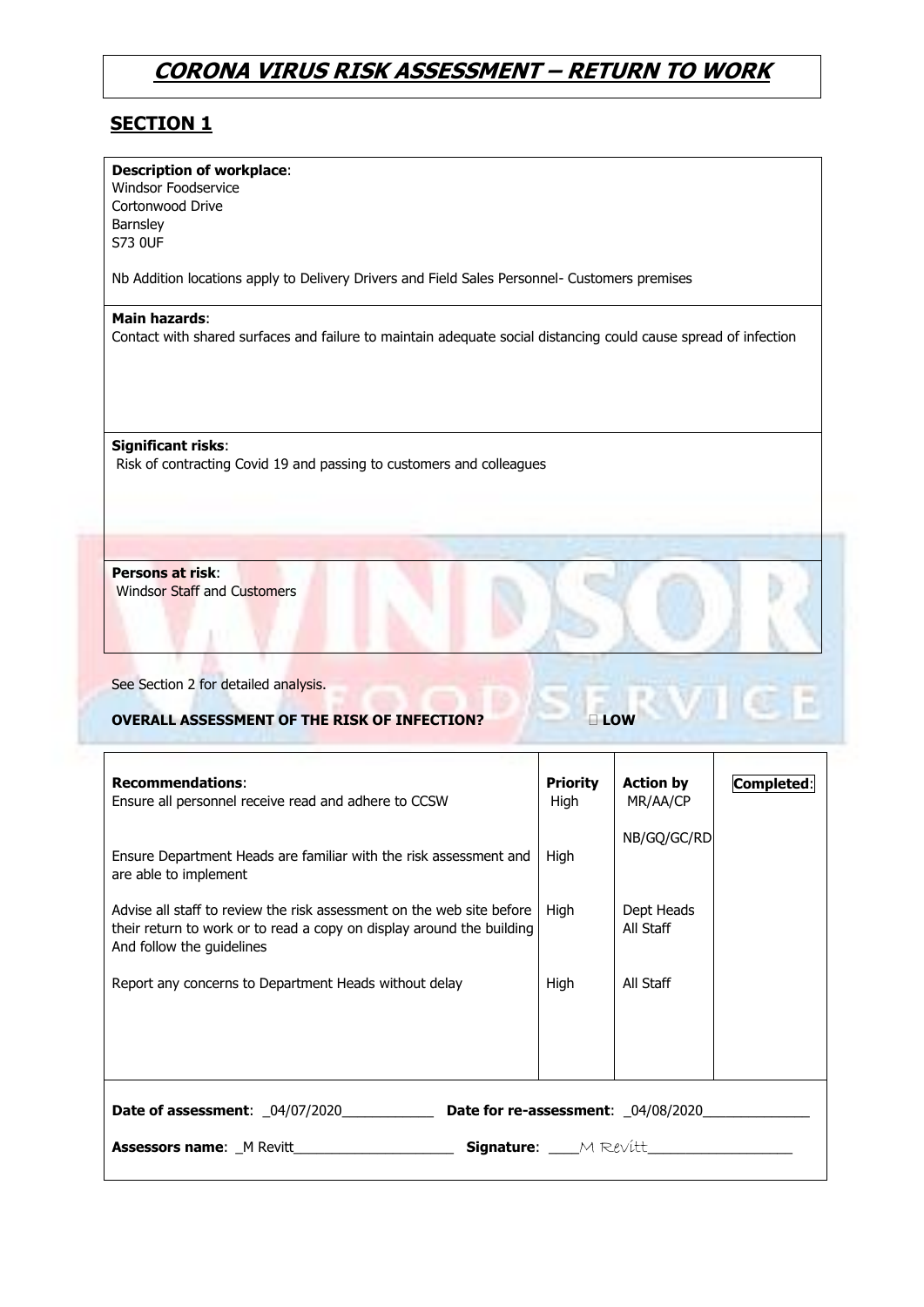#### **SECTION 2**

NB

This document does not include all potential hazards. It includes the main ones – each workplace location and environment has differing hazards. Not all these categories will apply or are of equal importance. This document is based on government guidance "Working Safely during COVID 19 Factories Plants and Warehouses" and "Working safely during COVID-19 in offices and contact centres" dated 11th May 2020

RR = Risk rating of low, medium or high.

| <b>Suitability</b>                                                                                                                                                                                                                                                                                                                                                                                                                                                                                                                                                                                                          | <b>Yes</b> | <b>No</b> | M/A | RR | <b>Comment/Controls</b>                                                                              |
|-----------------------------------------------------------------------------------------------------------------------------------------------------------------------------------------------------------------------------------------------------------------------------------------------------------------------------------------------------------------------------------------------------------------------------------------------------------------------------------------------------------------------------------------------------------------------------------------------------------------------------|------------|-----------|-----|----|------------------------------------------------------------------------------------------------------|
| <b>Procedures and Training</b>                                                                                                                                                                                                                                                                                                                                                                                                                                                                                                                                                                                              |            |           |     |    |                                                                                                      |
| Are staff aware of the symptoms of Corona Virus?<br>The following symptoms may develop in the 14<br>days after exposure to someone who has COVID                                                                                                                                                                                                                                                                                                                                                                                                                                                                            | Y          |           |     | L  | Creating a Covid secure<br>workplace<br>(CCSW)<br>information sheet to all<br>personnel to read sign |
| -19 infection:<br>Non-productive cough<br>shortness of breath<br>temperature above 37.5 °C                                                                                                                                                                                                                                                                                                                                                                                                                                                                                                                                  |            |           |     |    | and follow instructions<br>within<br>and<br><b>Risk</b><br><b>Assessment RA</b>                      |
| Have staff been told to self-isolate if they have any of<br>the above symptoms?<br>Current guidance for people with symptoms can be<br>found at                                                                                                                                                                                                                                                                                                                                                                                                                                                                             | Y          |           |     | L  | Within CCSW and RA                                                                                   |
| https://www.gov.uk/government/publications/covid19-<br>stay-at-home-guidance/stay-at-home-guidancefor-<br>households-with-possible-coronavirus-covid-<br>19infection                                                                                                                                                                                                                                                                                                                                                                                                                                                        |            |           |     |    |                                                                                                      |
| Have staff been trained in the following:<br>cover your mouth and nose with a tissue or your<br>$\bullet$<br>sleeve (not your hands) when you cough or<br>sneeze. See Catch it, Bin it, Kill it<br>put used tissues in the bin straight away<br>$\bullet$<br>wash your hands with soap and hot water often<br>- use hand sanitiser gel if soap and water are<br>not available. See hand washing guidance<br>try to avoid close contact with people who are<br>unwell<br>clean and disinfect frequently touched objects<br>and surfaces<br>do not touch your eyes, nose or mouth if your<br>$\bullet$<br>hands are not clean | Y          |           |     | L  | Within CCSW<br>Plus<br>notices<br>around<br>premises                                                 |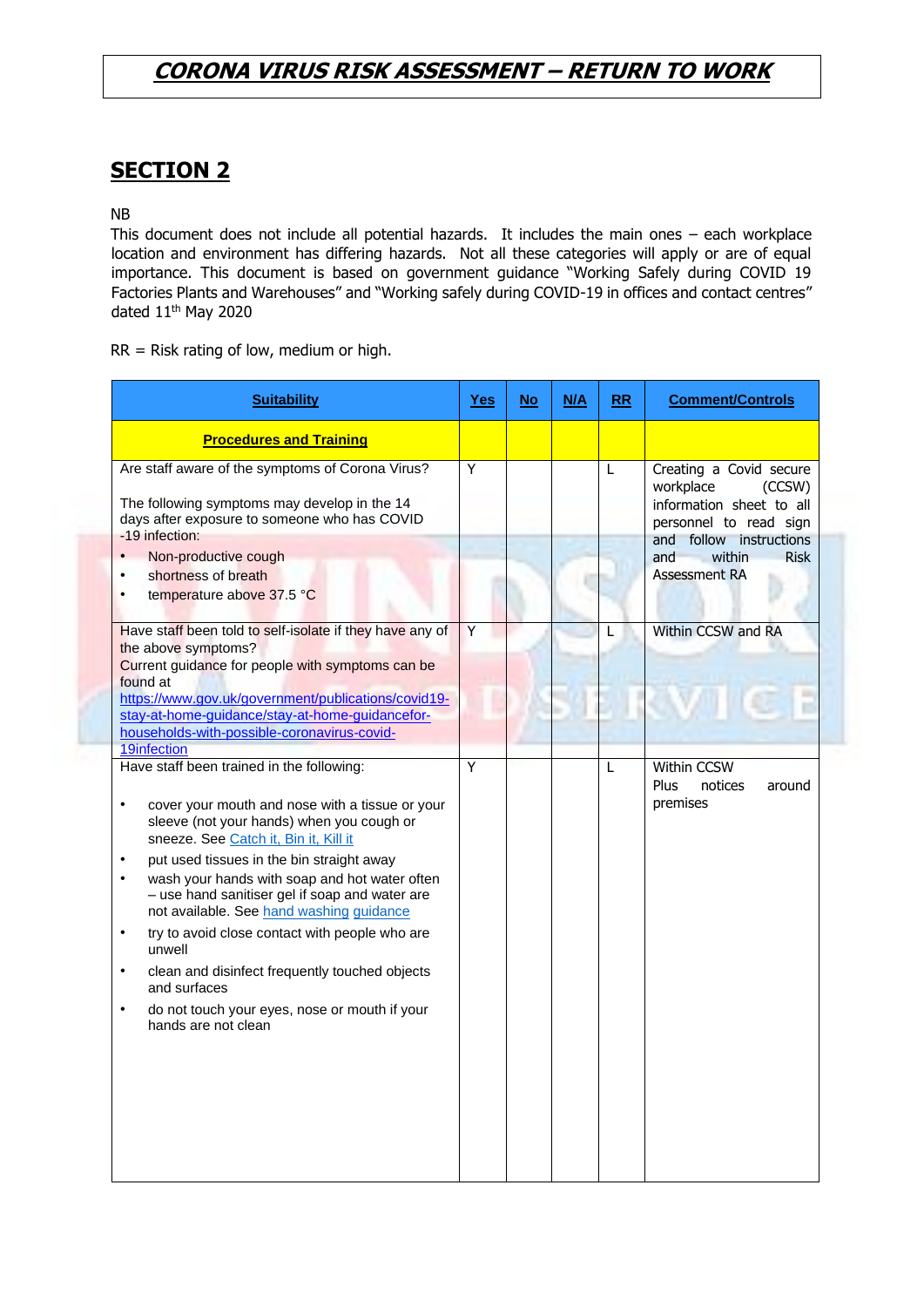| Is there a procedure in place if a member of staff<br>thinks they are starting with Corona Virus?                                                                                                                                                                                                                                                                                                                                                                                                                                                                                                                                                                                                                                                                                                                                                                                                                                                                                                                                                                  | Y |  | L | See procedure below                                                                                       |
|--------------------------------------------------------------------------------------------------------------------------------------------------------------------------------------------------------------------------------------------------------------------------------------------------------------------------------------------------------------------------------------------------------------------------------------------------------------------------------------------------------------------------------------------------------------------------------------------------------------------------------------------------------------------------------------------------------------------------------------------------------------------------------------------------------------------------------------------------------------------------------------------------------------------------------------------------------------------------------------------------------------------------------------------------------------------|---|--|---|-----------------------------------------------------------------------------------------------------------|
| If away from the workplace make contact with your<br>supervisor do not report to work and follow the<br>following procedure;                                                                                                                                                                                                                                                                                                                                                                                                                                                                                                                                                                                                                                                                                                                                                                                                                                                                                                                                       |   |  |   |                                                                                                           |
| If someone becomes unwell in the workplace the<br>unwell person will be removed to an area which is at<br>least 2 metres away from other people. If possible<br>find a room or area where they can be isolated<br>behind a closed door will be utilised If it is possible<br>to open a window we will do so for ventilation.<br>The individual who is unwell will call NHS 119 from<br>their mobile and outline their current symptoms.<br>Whilst they wait for advice from NHS they shall<br>remain at least 2 metres from other people. They<br>should avoid touching people, surfaces and objects<br>and be advised to cover their mouth and nose with a<br>disposable tissue when they cough or sneeze and<br>put the tissue in a bag or pocket then throw the<br>tissue in the bin. If they don't have any tissues<br>available, they should cough and sneeze into the<br>crook of their elbow or use a disposable mask.<br>If they need to go to the bathroom whilst waiting for<br>medical assistance, they should use a separate<br>bathroom if available. |   |  |   |                                                                                                           |
|                                                                                                                                                                                                                                                                                                                                                                                                                                                                                                                                                                                                                                                                                                                                                                                                                                                                                                                                                                                                                                                                    |   |  |   |                                                                                                           |
| Have you developed communication and training<br>materials for workers when returning to site, especially<br>around new procedures for arrival at work?                                                                                                                                                                                                                                                                                                                                                                                                                                                                                                                                                                                                                                                                                                                                                                                                                                                                                                            | Y |  | L | See Signage<br><b>Read CCSW</b>                                                                           |
| Will you make staff aware of the importance of<br>mental health at these times of uncertainty? The<br>government has published guidance on the mental<br>health and wellbeing aspects of coronavirus (COVID-<br>19).                                                                                                                                                                                                                                                                                                                                                                                                                                                                                                                                                                                                                                                                                                                                                                                                                                               | Y |  | L | Will advise staff of the<br>published<br>guidelines<br>upon return to work or via<br>web site             |
| https://www.gov.uk/government/publications/covid19-<br>guidance-for-the-public-on-mental-health-                                                                                                                                                                                                                                                                                                                                                                                                                                                                                                                                                                                                                                                                                                                                                                                                                                                                                                                                                                   |   |  |   |                                                                                                           |
| andwellbeing/guidance-for-the-public-on-the-<br>mentalhealth-and-wellbeing-aspects-of-coronavirus-<br>covid-19                                                                                                                                                                                                                                                                                                                                                                                                                                                                                                                                                                                                                                                                                                                                                                                                                                                                                                                                                     |   |  |   |                                                                                                           |
| <b>Vulnerable Employees</b>                                                                                                                                                                                                                                                                                                                                                                                                                                                                                                                                                                                                                                                                                                                                                                                                                                                                                                                                                                                                                                        |   |  |   |                                                                                                           |
|                                                                                                                                                                                                                                                                                                                                                                                                                                                                                                                                                                                                                                                                                                                                                                                                                                                                                                                                                                                                                                                                    |   |  |   |                                                                                                           |
| Are you aware of employees who are clinically<br>extremely vulnerable or clinically vulnerable (see<br>appendix link for definitions)?<br>Clinically extremely vulnerable individuals have been                                                                                                                                                                                                                                                                                                                                                                                                                                                                                                                                                                                                                                                                                                                                                                                                                                                                    | Y |  | м | Staff who are clinically<br>vulnerable /at higher risk<br>will be the last to be<br>brought back into the |
| strongly advised not to work outside the home                                                                                                                                                                                                                                                                                                                                                                                                                                                                                                                                                                                                                                                                                                                                                                                                                                                                                                                                                                                                                      |   |  |   | workplace                                                                                                 |
| Clinically vulnerable individuals, who are at higher<br>risk of severe illness (for example, people with some<br>pre-existing conditions, see definition in Appendix),<br>have been asked to take extra care in observing<br>social distancing and should be helped to work from<br>home, either in their current role or in an alternative<br>role.                                                                                                                                                                                                                                                                                                                                                                                                                                                                                                                                                                                                                                                                                                               |   |  |   |                                                                                                           |
| If clinically vulnerable (but not extremely clinically<br>vulnerable) individuals cannot work from home, they<br>should be offered the option of the safest available on-<br>site roles, enabling them to stay 2m away from others.                                                                                                                                                                                                                                                                                                                                                                                                                                                                                                                                                                                                                                                                                                                                                                                                                                |   |  |   |                                                                                                           |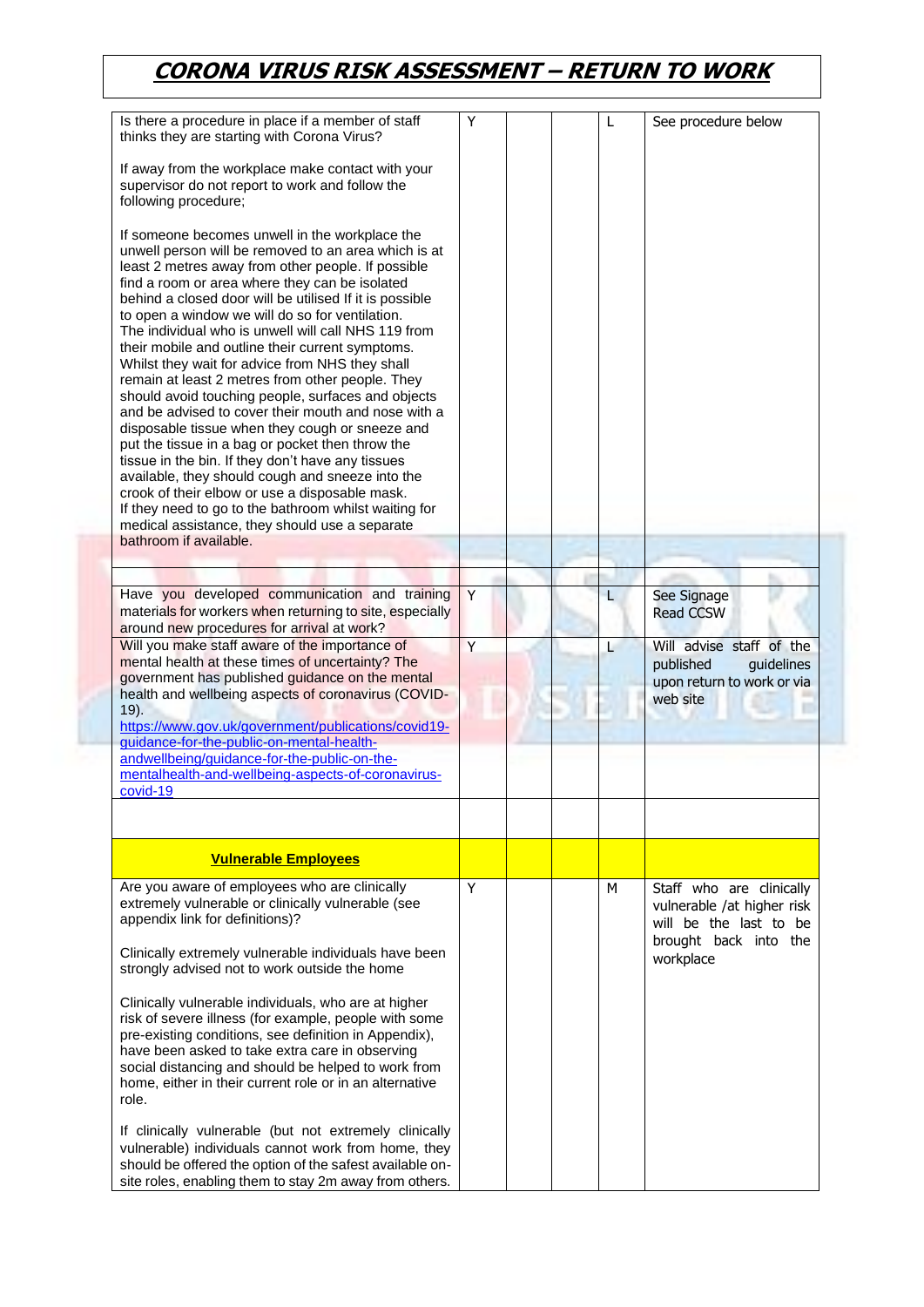| If they have to spend time within 2m of others, you<br>should carefully assess whether this involves an<br>acceptable level of risk. As for any workplace risk you<br>must take into account specific duties to those with<br>protected characteristics, including, for example,<br>expectant mothers who are, as always, entitled to<br>suspension on full pay if suitable roles cannot be<br>found. Particular attention should also be paid to<br>people who live with clinically extremely vulnerable<br>individuals                                                                                                                                                                                                                                                                                                                                                                                                                                                                                                                                                                                                                                                                                                                                                                                   |                     |   |        |                                                                                                                                                  |
|------------------------------------------------------------------------------------------------------------------------------------------------------------------------------------------------------------------------------------------------------------------------------------------------------------------------------------------------------------------------------------------------------------------------------------------------------------------------------------------------------------------------------------------------------------------------------------------------------------------------------------------------------------------------------------------------------------------------------------------------------------------------------------------------------------------------------------------------------------------------------------------------------------------------------------------------------------------------------------------------------------------------------------------------------------------------------------------------------------------------------------------------------------------------------------------------------------------------------------------------------------------------------------------------------------|---------------------|---|--------|--------------------------------------------------------------------------------------------------------------------------------------------------|
| <b>Employees on site</b>                                                                                                                                                                                                                                                                                                                                                                                                                                                                                                                                                                                                                                                                                                                                                                                                                                                                                                                                                                                                                                                                                                                                                                                                                                                                                   |                     |   |        |                                                                                                                                                  |
| Has Consideration been made for who is essential to<br>be on site? Everyone should work from home, unless<br>they cannot work from home for example, office staff<br>should work from home if at all possible                                                                                                                                                                                                                                                                                                                                                                                                                                                                                                                                                                                                                                                                                                                                                                                                                                                                                                                                                                                                                                                                                              | Y                   |   | L      | Staff encouraged to work<br>from home if possible<br>IT<br>provided<br>with<br>to<br>facilitate                                                  |
| Has a Plan been devised for the minimum number of<br>people needed on site to operate safely and<br>effectively?                                                                                                                                                                                                                                                                                                                                                                                                                                                                                                                                                                                                                                                                                                                                                                                                                                                                                                                                                                                                                                                                                                                                                                                           | Y                   |   | L      | 12 persons to maintain<br>functionality and security<br>across 24 hours<br>Re-address weekly                                                     |
| <b>Social Distancing</b>                                                                                                                                                                                                                                                                                                                                                                                                                                                                                                                                                                                                                                                                                                                                                                                                                                                                                                                                                                                                                                                                                                                                                                                                                                                                                   |                     |   |        |                                                                                                                                                  |
| You must maintain social distancing in the workplace<br>wherever possible                                                                                                                                                                                                                                                                                                                                                                                                                                                                                                                                                                                                                                                                                                                                                                                                                                                                                                                                                                                                                                                                                                                                                                                                                                  | Y                   |   | L      | Signage and CCSW                                                                                                                                 |
| Is it possible to maintain 2m social distancing<br>wherever possible (including while arriving at and<br>departing from work, while in work, and when<br>travelling between sites)?<br>Where the social distancing guidelines cannot be<br>followed in full in relation to a particular activity, the<br>businesses should consider whether that activity<br>needs to continue for the business to operate, and, if<br>so, take all the mitigating actions possible to reduce<br>the risk of transmission between their staff. Mitigating<br>actions include:<br>Further increasing the frequency of hand washing<br>and surface cleaning.<br>Keeping the activity time involved as short as<br>$\bullet$<br>possible.<br>Using screens or barriers to separate people from<br>$\bullet$<br>each other.<br>Using back-to-back or side-to-side working<br>$\bullet$<br>(rather than face to-face) whenever possible.<br>Reducing the number of people each person has<br>$\bullet$<br>contact with by using 'fixed teams or partnering'<br>(so each person works with only a few others).<br>Have social distancing measures been applied to all<br>parts of a business, not just the place where people<br>spend most of their time, but also entrances and<br>exits, break rooms and canteens and similar | $\overline{Y}$<br>Y |   | L<br>L | The use of redundant<br>office<br>will<br>space<br>be<br>maximised and staggered<br>arrival times allocated<br>Wherever possible with<br>signage |
| settings?<br><b>Arriving and Leaving Work</b>                                                                                                                                                                                                                                                                                                                                                                                                                                                                                                                                                                                                                                                                                                                                                                                                                                                                                                                                                                                                                                                                                                                                                                                                                                                              |                     |   |        |                                                                                                                                                  |
| Is a system needed to stagger arrival and departure<br>times at work to reduce crowding into and out of the<br>workplace?                                                                                                                                                                                                                                                                                                                                                                                                                                                                                                                                                                                                                                                                                                                                                                                                                                                                                                                                                                                                                                                                                                                                                                                  |                     | N | L      | Staff will wait outside and<br>maintain social distancing<br>To reduce crowding -low<br>numbers initially                                        |
| Is it possible or needed to provide additional parking<br>or facilities such as bike racks to help people walk, run,<br>or cycle to work where possible?                                                                                                                                                                                                                                                                                                                                                                                                                                                                                                                                                                                                                                                                                                                                                                                                                                                                                                                                                                                                                                                                                                                                                   |                     | N | L      | Not required adequate<br>facilities available                                                                                                    |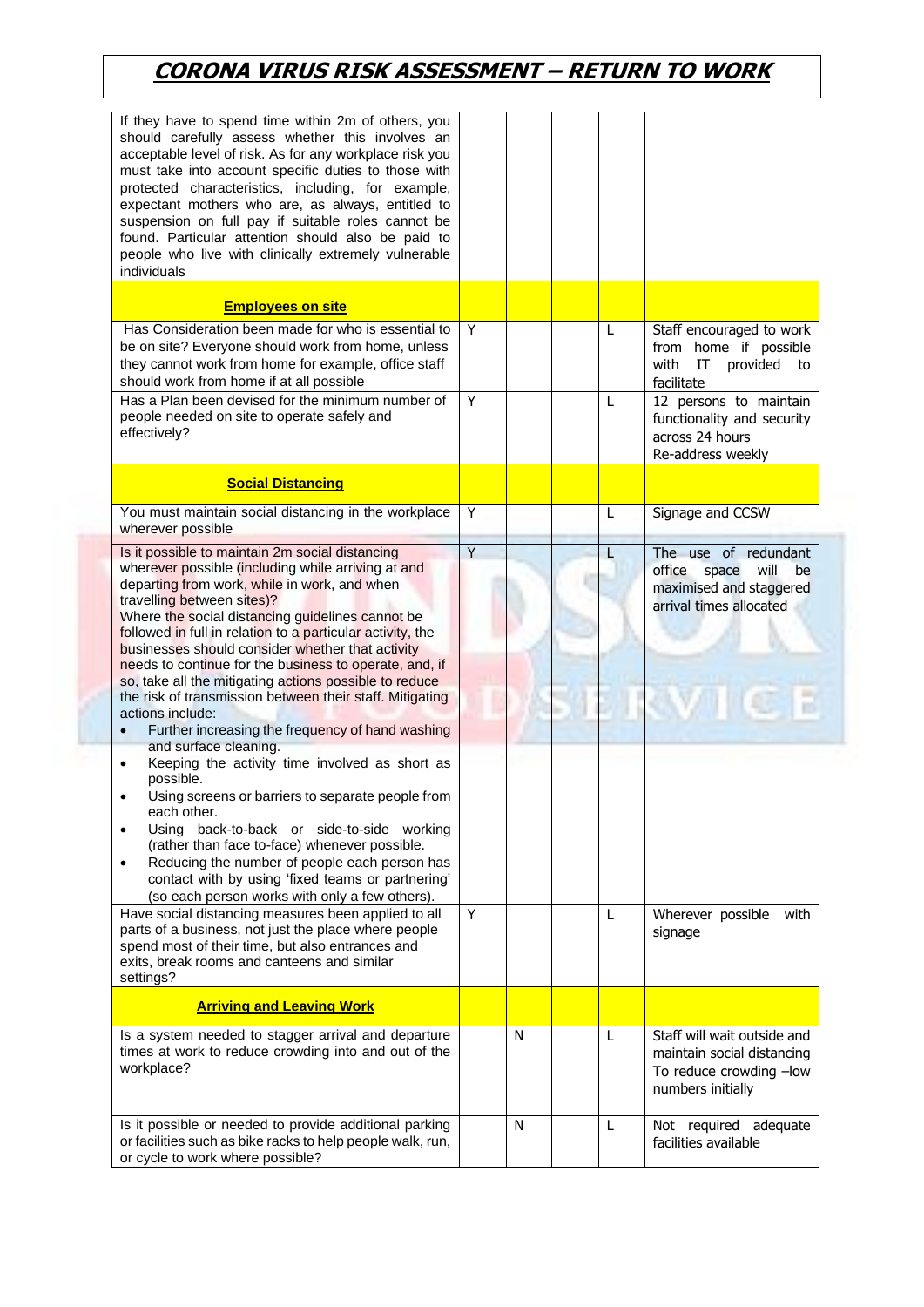| Is it possible to reduce congestion, for example, by<br>having more entry points to the workplace?                                                                                                |   | N |     | L | facilities<br>Adequate<br>in<br>place                                                                                                                        |
|---------------------------------------------------------------------------------------------------------------------------------------------------------------------------------------------------|---|---|-----|---|--------------------------------------------------------------------------------------------------------------------------------------------------------------|
| Can you use markings and introducing one-way flow<br>at entry and exit points?                                                                                                                    | Y |   |     | L | Follow signage<br>Doors will be kept open<br>wherever possible                                                                                               |
| Do you provide handwashing facilities, or hand<br>sanitiser where not possible, at entry and exit points?                                                                                         | Y |   |     | L | Hand Sanitisers at exit<br>and entry                                                                                                                         |
| Where applicable can you provide alternatives to<br>touch-based security devices such as keypads?                                                                                                 |   | N |     | м | Disposal gloves and anti<br>bac wipes issued                                                                                                                 |
| Where<br>applicable<br>change<br>can<br>you<br>process<br>alternatives for entry/exit points where appropriate,                                                                                   | Y |   |     | L | Use of controlled access<br>and controlled exit points                                                                                                       |
| <b>Moving around the worksite</b>                                                                                                                                                                 |   |   |     |   |                                                                                                                                                              |
| reduce<br>movement by<br>discouraging<br>Can<br>you<br>nonessential trips within buildings and sites, (for<br>example, restricting access to some areas?                                          |   | N |     | L | Low levels of internal<br>movements                                                                                                                          |
| Can you reduce job and equipment rotation?                                                                                                                                                        | Y |   |     | M | Specific<br>equipment<br>allocated<br>to personnel<br>fork<br>trucks<br>and<br>inc.<br>vehicles<br>delivery<br>not<br>rotated unless absolutely<br>necessary |
| Can you<br>Introduce more one-way flow through                                                                                                                                                    |   | N |     | L | Social distancing signs in                                                                                                                                   |
| buildings?                                                                                                                                                                                        |   |   |     |   | place                                                                                                                                                        |
| Have you reduced the maximum occupancy for lifts<br>and provide hand sanitiser for the operation of lifts.<br>Encourage the use of stairs wherever possible                                       |   |   | N/A |   |                                                                                                                                                              |
| Are you regulating the use of high traffic areas<br>including corridors, lifts, turnstiles and walkways to<br>maintain social distancing?                                                         |   | N |     | L | Only through signage and<br>reduced staff numbers on<br>site                                                                                                 |
| <b>Work Stations (including places of work such as</b>                                                                                                                                            |   |   |     |   |                                                                                                                                                              |
| benches, machinery operating points etc)                                                                                                                                                          |   |   |     |   |                                                                                                                                                              |
| Can workstations be assigned to an individual as<br>much as possible? If they need to be shared it should<br>be by the smallest possible number of people                                         | Y |   |     | L | Any shared workstations<br>will be cleaned after use                                                                                                         |
| Have you reviewed layouts, line set-ups or processes<br>to allow people to work further apart from each other?                                                                                    | Y |   |     | L | Some desks not to be<br>used                                                                                                                                 |
| Is there floor tape or paint to mark areas to help<br>workers keep to a 2m distance?                                                                                                              |   | N |     | L | Not practical- Signage in<br>place                                                                                                                           |
| Where it is not possible to move workstations further<br>apart, have you arranged people to work side by side<br>or facing away from each other rather than face-to-<br>face?                     | Y |   |     | L |                                                                                                                                                              |
| Only where it is not possible to move workstations<br>further apart, have you considered installing screens<br>to separate people from one another?                                               |   |   | N/A |   | Distancing<br>be<br>can<br>without<br>maintained<br>addition screening                                                                                       |
| Do you use a consistent pairing system if people have<br>to work in close proximity, (for example, during two<br>person working, lifting or maintenance activities that<br>cannot be redesigned)? | Y |   |     | L | Warehouse personnel will<br>be instructed to work a<br>'buddy'<br>system<br>when<br>working as a pair                                                        |
| <b>Meetings</b>                                                                                                                                                                                   |   |   |     |   |                                                                                                                                                              |
| Can you use remote working tools to avoid in person<br>meetings?                                                                                                                                  | Y |   |     | L | Encouraged<br>wherever<br>possible                                                                                                                           |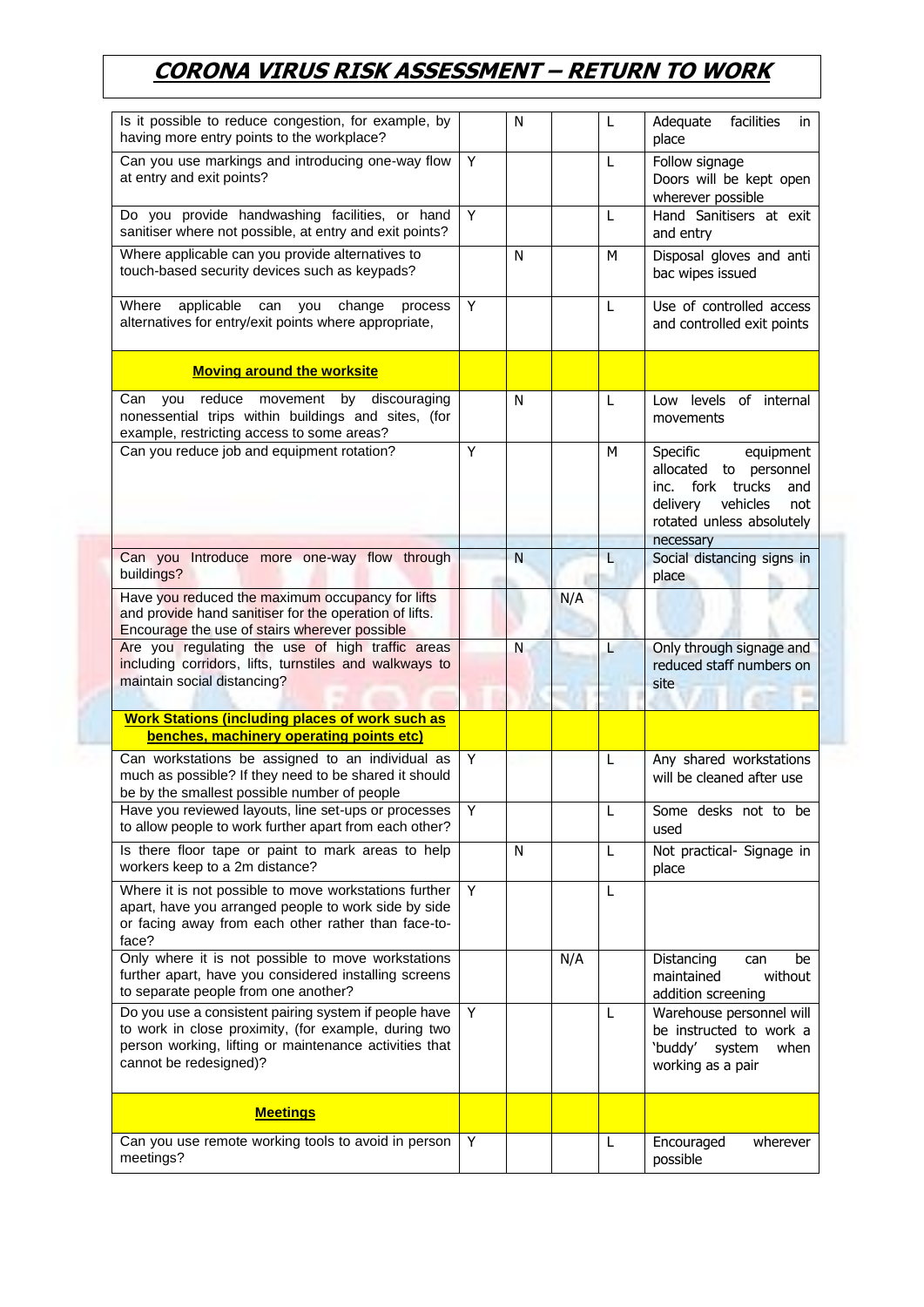| If a physical meeting has to take place are procedures<br>in place so only absolutely necessary participants<br>should attend meetings and should maintain 2m<br>separation throughout?                                                                                      | Y |   |     | L | Sufficient space at WFS to<br>achieve<br>$-$ must<br>be<br>adhered to on customers<br>premises CCSW   |
|------------------------------------------------------------------------------------------------------------------------------------------------------------------------------------------------------------------------------------------------------------------------------|---|---|-----|---|-------------------------------------------------------------------------------------------------------|
| Have meeting attendees been told<br>avoid<br>to<br>transmission during meetings, for example, from<br>sharing pens and other objects?                                                                                                                                        | Y |   |     | L | Meetings will be kept to<br>an absolute minimum                                                       |
| Is hand sanitiser in provided in meeting rooms?                                                                                                                                                                                                                              | Y |   |     | L | All rooms                                                                                             |
| Is it possible to hold meetings outdoors or in well<br>ventilated rooms whenever possible?                                                                                                                                                                                   |   |   | N/A |   | Will<br>not use outdoor<br>space for meetings                                                         |
| <b>Common Areas</b>                                                                                                                                                                                                                                                          |   |   |     |   |                                                                                                       |
| Are you staggering break times to reduce pressure on<br>break rooms or places to eat?                                                                                                                                                                                        | Y |   |     | L | Rotas will be produced                                                                                |
| Can you use safe outside areas for breaks?                                                                                                                                                                                                                                   |   | N |     |   | No seating                                                                                            |
| Can you create additional space by using other parts<br>of the worksite or building that have been freed up by<br>remote working?                                                                                                                                            |   | N |     | L | Staff encourage to use<br>kitchen facilities                                                          |
| Is there protective screening for staff in receptions or<br>similar areas?                                                                                                                                                                                                   |   | N |     | L | Reception will not be<br>manned -entrance call<br>point in operation                                  |
| For staff canteens are you providing packaged meals<br>or similar to avoid opening staff canteens, where<br>possible?                                                                                                                                                        |   | N |     | L | Staff to bring own<br>inc<br>cutlery                                                                  |
| Have you reconfigured seating and tables to maintain<br>spacing and reduce face-to-face interactions?                                                                                                                                                                        |   | N |     | L | Max No of 2 in kitchen<br>only                                                                        |
| Have you installed social distance reminders for other<br>common areas such as toilets, showers, lockers and<br>changing rooms and in any other areas where queues<br>typically form?                                                                                        | N |   |     | L | On all access doors                                                                                   |
|                                                                                                                                                                                                                                                                              |   |   |     |   |                                                                                                       |
| <b>Contactors and Visitors</b>                                                                                                                                                                                                                                               |   |   |     |   |                                                                                                       |
| Is it possible to have visits via remote connection or<br>remote working for visitors?                                                                                                                                                                                       | Y |   |     | L | Wherever possible $-$ site<br>visits are discouraged                                                  |
| Do you Limit the number of visitors at any one time?                                                                                                                                                                                                                         | Υ |   |     | L | 1 only                                                                                                |
| Can you determine if schedules for essential services<br>and contractor visits can be revised to reduce<br>interaction and overlap between people, for example,<br>carrying out services at night?                                                                           | Y |   |     | L | Service visits rescheduled<br>or cancelled                                                            |
| Can you maintain a list of all visitors?                                                                                                                                                                                                                                     | Y |   |     | L | Log in place                                                                                          |
| Do you provide clear guidance on social distancing<br>and hygiene to people, for example, inbound delivery<br>drivers or safety critical visitors, on arrival, for<br>example, signage, visual aids, and before arrival, for<br>example, by phone, on the website, by email? | Y |   |     | L | Notices in place<br>Delivery<br>drivers<br>not<br>allowed in building except<br>for toilet facilities |
| Are visitors aware of their duties regarding COVID 19?                                                                                                                                                                                                                       | Y |   |     | L | Notice and questionnaire                                                                              |
| Has coordination and cooperation taken place with<br>other occupiers for those working in facilities shared<br>with other businesses including with landlords and<br>other tenants?                                                                                          |   |   | N/A |   |                                                                                                       |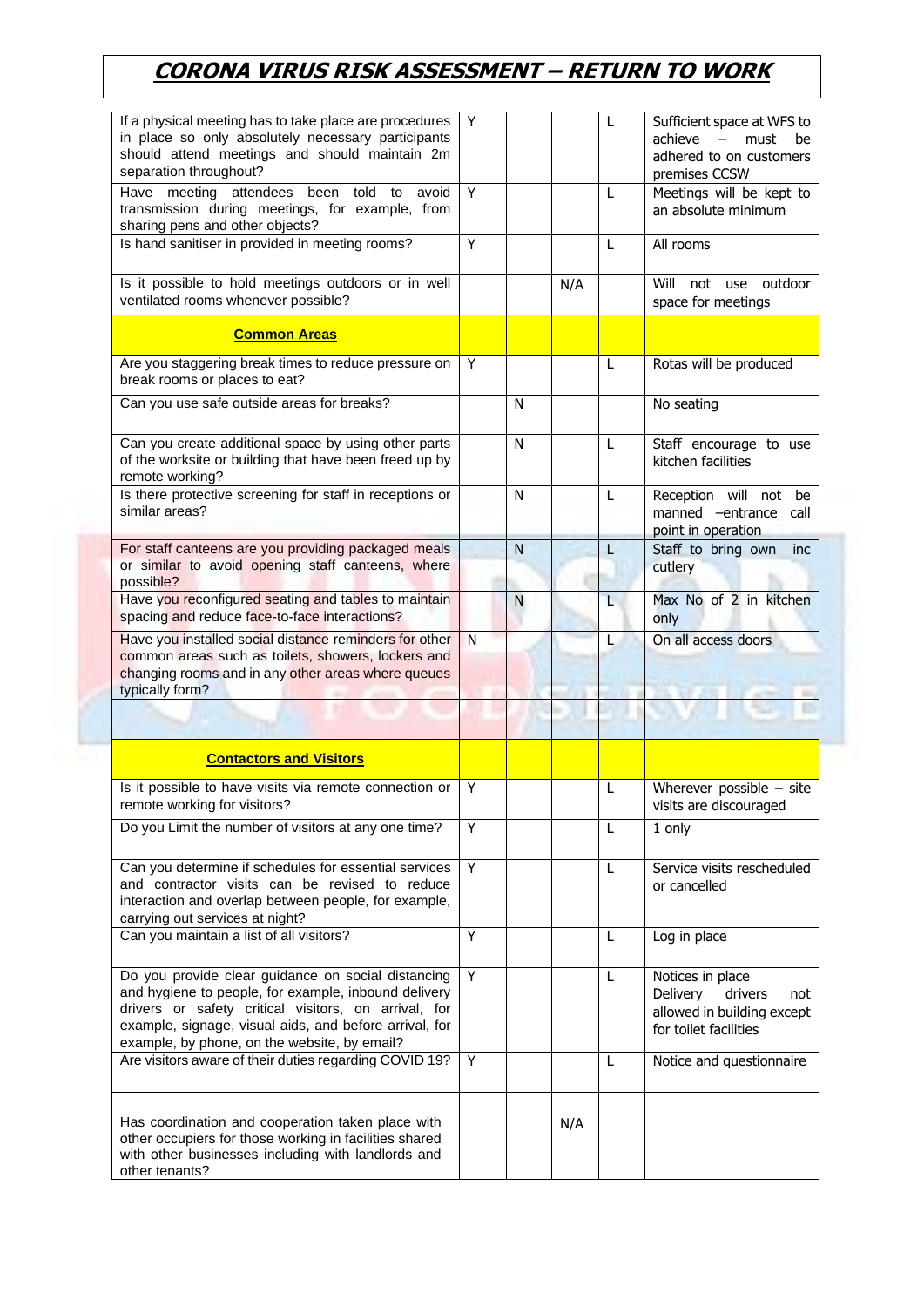| <b>Cleaning</b>                                                                                                                                                                                                                                                                            |   |   |   |                                                                                                                                                        |
|--------------------------------------------------------------------------------------------------------------------------------------------------------------------------------------------------------------------------------------------------------------------------------------------|---|---|---|--------------------------------------------------------------------------------------------------------------------------------------------------------|
| Is there frequent cleaning of work areas and<br>equipment between uses, using your usual cleaning<br>products?                                                                                                                                                                             | Y |   | L | No reduction                                                                                                                                           |
| Is there frequent cleaning of objects and surfaces that<br>are touched regularly, such as door handles, pump<br>handles and printers, and making sure there are<br>adequate disposal arrangements?                                                                                         | Y |   | M | share<br>Signage<br>re<br>equipment and need to<br>clean down                                                                                          |
| Is there a system to clear workspaces and removing<br>waste and belongings from the work area at the end<br>of a shift?                                                                                                                                                                    | Y |   | L |                                                                                                                                                        |
| Is there a system for cleaning after a known or<br>suspected case of COVID-19? Refer to the<br>https://www.gov.uk/government/publications/covid-<br>19-decontamination-in-non-healthcaresettings/covid-<br>19-decontamination-in-nonhealthcare-settings                                    | Y |   | L | Will follow government<br>guidelines                                                                                                                   |
| Hygiene - handwashing, sanitation facilities and<br>toilets                                                                                                                                                                                                                                |   |   |   |                                                                                                                                                        |
| Are signs and posters displayed to build awareness of<br>good handwashing technique, the need to increase<br>handwashing frequency, avoid touching your face and<br>the need to cough or sneeze into a tissue which is<br>binned safely, or into your arm if a tissue is not<br>available? | Y |   | L | All around the building<br>W H O posters next to all<br>hand wash facilities                                                                           |
| Do you provide regular reminders and signage to<br>maintain hygiene standards?                                                                                                                                                                                                             | Y |   | L |                                                                                                                                                        |
| Is hand sanitiser provided at strategical locations<br>throughout the building?                                                                                                                                                                                                            | Y |   | L |                                                                                                                                                        |
| Is there clear use and cleaning guidance for toilets to<br>ensure they are kept clean and social distancing is<br>achieved as much as possible?                                                                                                                                            | Y |   | L | Notices only one person<br>in toilets at once                                                                                                          |
| Is there scheduled extra cleaning for busy areas?                                                                                                                                                                                                                                          |   | N |   | No busier days                                                                                                                                         |
| Have you provided more waste facilities and more<br>frequent rubbish collection?                                                                                                                                                                                                           | Y |   | L | <b>Daily</b>                                                                                                                                           |
| Where possible can you provide paper towels as an<br>alternative to hand dryers in handwashing facilities?                                                                                                                                                                                 | Y |   | L | Blue rolls in place next to<br>all wash facilities                                                                                                     |
| <b>Changing Rooms and Showers</b>                                                                                                                                                                                                                                                          |   |   |   |                                                                                                                                                        |
| Where changing facilities are required, have you set<br>clear use and cleaning guidance for lockers and<br>changing rooms to ensure they are kept clean and<br>clear of personal items and that social distancing is<br>achieved as much as possible?                                      | Y |   | L | Separate<br>lockers<br>for<br>outdoor clothing<br>Only<br>one<br>person<br>in<br>changing room at any<br>one time - notice                             |
| Have you introduced enhanced cleaning of all facilities<br>regularly during the day and at the end of the day?                                                                                                                                                                             | Y |   | м | All personnel to clean<br>down their work area at<br>the end of shift                                                                                  |
| <b>Handling goods, merchandise and other</b><br>materials, and onsite vehicles                                                                                                                                                                                                             |   |   |   |                                                                                                                                                        |
| Are there cleaning procedures for the parts of shared<br>equipment people touch after each use, equipment,<br>tools and vehicles, for example, pallet trucks and<br>forklift trucks?                                                                                                       | Y |   | M | All<br>shared<br>equipment<br>marked up<br>Fork lifts allocated to<br>specific personnel<br>Must wear gloves and<br>clean shared surfaces<br>after use |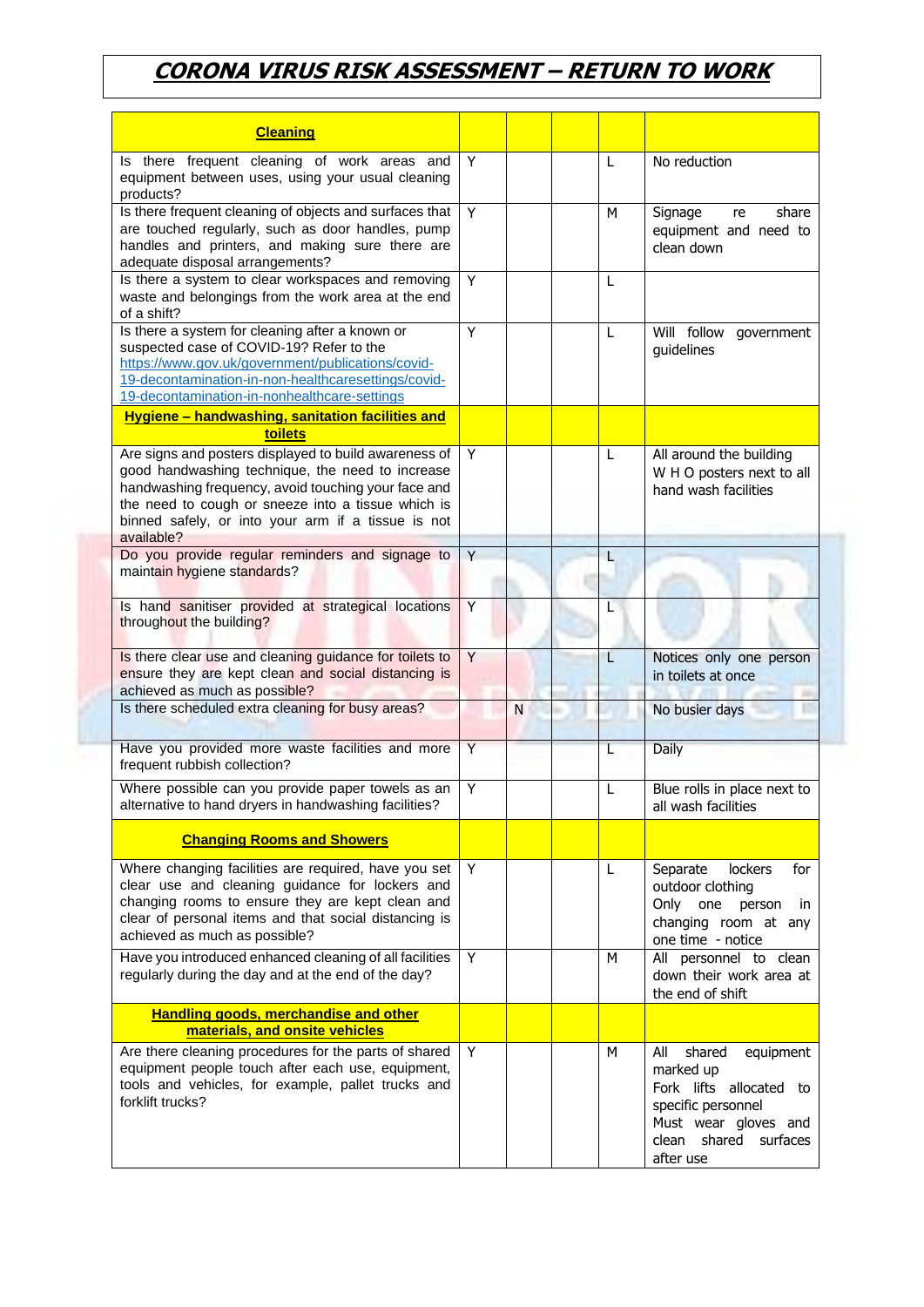| Do you encourage increased handwashing and have<br>you introduced more handwashing facilities for<br>workers handling goods and merchandise or<br>providing hand sanitiser where this is not practical?                                                                    | Y |   | L            |   |                                                                                                                                                                                                                     |
|----------------------------------------------------------------------------------------------------------------------------------------------------------------------------------------------------------------------------------------------------------------------------|---|---|--------------|---|---------------------------------------------------------------------------------------------------------------------------------------------------------------------------------------------------------------------|
| Is there a system to ensure the regular cleaning of<br>reusable delivery boxes?                                                                                                                                                                                            |   | N |              |   | Do not re-use                                                                                                                                                                                                       |
| <b>PPE</b>                                                                                                                                                                                                                                                                 |   |   |              |   |                                                                                                                                                                                                                     |
| Is extra PPE required such as face masks? See<br>appendix for more information                                                                                                                                                                                             | Y |   | M            |   | Disposable<br>masks<br>in<br>bakery and butchery and<br>allocated to drivers and<br>reps when on site at<br>customers Face shields<br>will be issued if requested                                                   |
| <b>Shift patterns and working groups</b>                                                                                                                                                                                                                                   |   |   |              |   |                                                                                                                                                                                                                     |
| Have you as far as possible, where people are split<br>into teams or shift groups, fixed these teams or shift<br>groups so that where contact is unavoidable, this<br>happens between the same people?                                                                     | Y |   | $\mathsf{L}$ |   | Fixed shift patterns<br>Minimum staffing levels<br>at all times                                                                                                                                                     |
| Have you identified areas where people have to<br>directly pass things to each other, (for example, job<br>information, spare parts, samples, raw materials), and<br>found ways to remove direct contact, such as through<br>the use of drop-off points or transfer zones? | Y |   | M            |   | of<br><b>Use</b><br>conveyors<br>in.<br>warehouse $-$ operative to<br>wear gloves                                                                                                                                   |
| <b>Work related travel</b>                                                                                                                                                                                                                                                 |   |   |              |   |                                                                                                                                                                                                                     |
| minimise non-essential travel<br>Can<br>you<br>and<br>considered remote options first                                                                                                                                                                                      | Y |   |              | M | Reps to avoid face to face<br>meetings where possible<br>Drivers routes<br>to<br>be<br>rationalised                                                                                                                 |
| Can you minimise the number of people travelling<br>together in any one vehicle by using fixed travel<br>partners, increasing ventilation when possible and<br>avoiding sitting face-to-face?                                                                              | Y |   | L            |   | double-manning<br><b>No</b><br>allowed                                                                                                                                                                              |
| Is there a system to clean shared vehicles between<br>shifts or on handover?                                                                                                                                                                                               | Y |   | М            |   | Cleaning materials on site<br>relevant staff instructed<br>Will<br>avoid<br>sharing<br>possible<br>wherever<br>provided<br>wipes<br>and<br>drivers<br>to<br>wear<br>disposable gloves                               |
| Can you reduce the risk of cross contamination via<br>WFS delivery drivers?                                                                                                                                                                                                | Y |   | M            |   | Delivery drivers will be<br>encouraged to wash hand<br>at customers premises<br>when leaving site and to<br>antibacterial hand<br>use<br>wash allocated to them<br>and to wear disposable<br>face masks as required |
| Are procedures in place to minimise person-to person<br>contact during deliveries to other sites?                                                                                                                                                                          | Y |   | M            |   | advised<br><b>Drivers</b><br>to<br>maintain social distancing                                                                                                                                                       |
| Can you ensure that contact with shared surfaces at<br>customers' premises is kept to a minimum?                                                                                                                                                                           | Y |   | M            |   | Where<br>possible<br>customers will be called<br>to provide an ETA so<br>doors can be left open                                                                                                                     |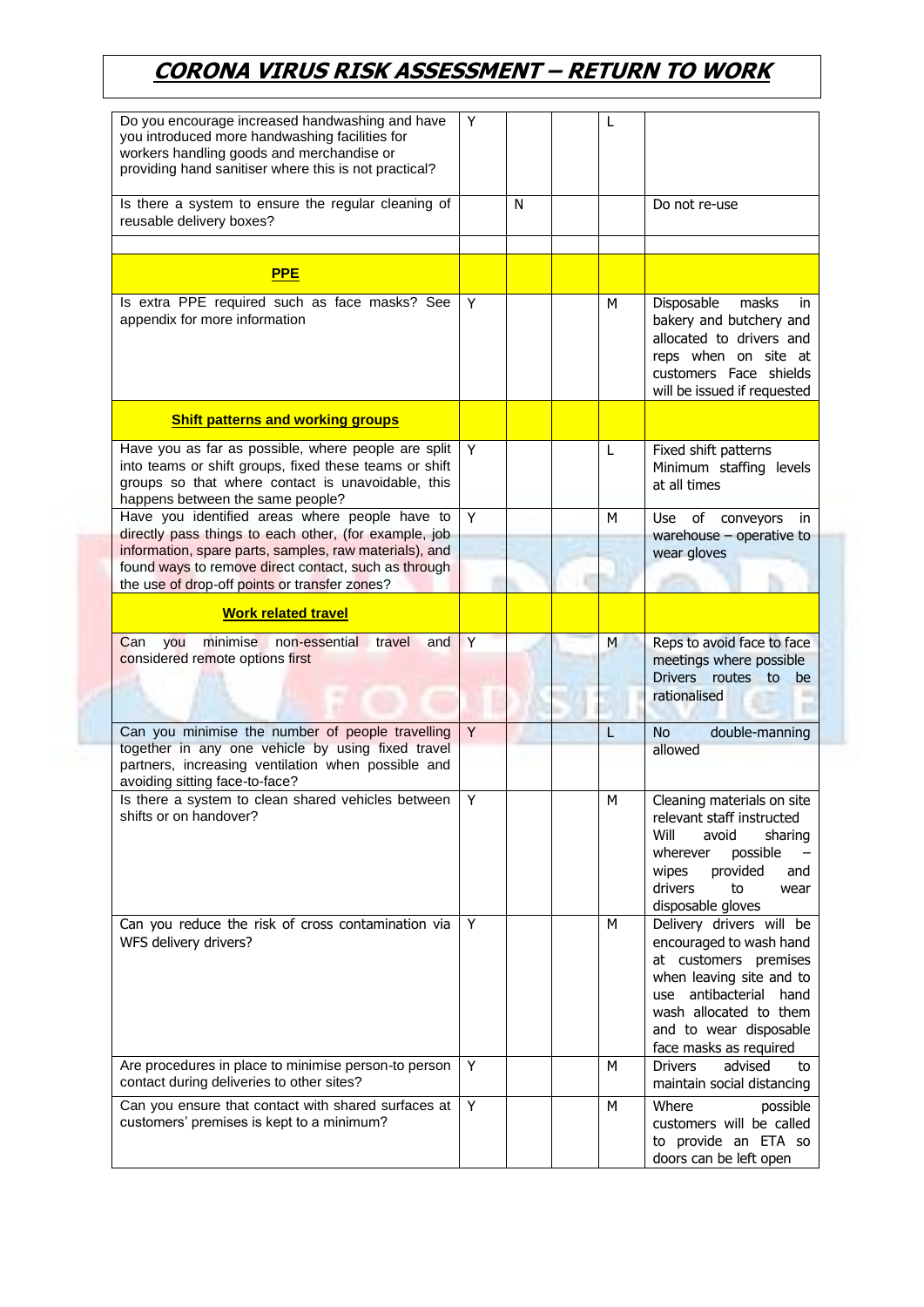| Can you minimise contact with cash?                                                                                                                                                 | Y              |   |   | Customers encouraged to<br>pay by card via phone                                                             |
|-------------------------------------------------------------------------------------------------------------------------------------------------------------------------------------|----------------|---|---|--------------------------------------------------------------------------------------------------------------|
| Can you restrict the number of returned goods?                                                                                                                                      | Y              |   | L | No<br>return<br>of<br>goods<br>allowed once delivered                                                        |
| Do you maintain consistent pairing where two person<br>deliveries are required?                                                                                                     |                | N |   | No two person deliveries                                                                                     |
| Can you minimise contact during payments and<br>exchange of documentation, for example, by using<br>electronic payment methods and electronically signed<br>and exchanged document? | Y              |   | M | Electronic<br>payments<br>encouraged<br>No sharing of pens on<br>delivery                                    |
| <b>Inbound and outbound goods</b>                                                                                                                                                   |                |   |   |                                                                                                              |
| Have you pick-up and drop-off collection points,<br>procedures, signage and markings?                                                                                               | Y              |   | L | Collection<br>procedure<br>unchanged                                                                         |
| Have you considered methods to reduce frequency<br>of deliveries, for example by ordering larger quantities<br>less often?                                                          | $\overline{Y}$ |   | L | Lower volumes $=$ lower<br>frequency                                                                         |
| Where possible and safe, can you have single workers<br>load or unload vehicles or use the same pairs of<br>people for loads where more than one is needed?                         | Y              |   | L | Warehouse<br>staff<br>shall<br>maintain social distance<br>or use 'buddy' system if<br>have to work in pairs |
| Do you encourage drivers to stay in their vehicles<br>where this does not compromise their safety and                                                                               | Y              |   |   | Incoming delivery drivers<br>can only access premises                                                        |
| existing safe working practice, such as preventing<br>drive-aways?                                                                                                                  |                |   |   | wash<br>use<br>to<br>room<br>facilities                                                                      |
| <b>Poster</b>                                                                                                                                                                       |                |   |   |                                                                                                              |
|                                                                                                                                                                                     |                |   |   | <b>ISERVI</b>                                                                                                |

#### **APPENDIX**

**Clinically extremely vulnerable** Clinically extremely vulnerable people will have received a letter telling them they are in this group, or will have been told by their GP. Guidance on who is in this group can be found here: [https://www.gov.uk/government/publications/guidance-on-shielding-andprotecting-extremely-vulnerable](https://www.gov.uk/government/publications/guidance-on-shielding-andprotecting-extremely-vulnerable-persons-from-covid-19/guidance-onshielding-and-protecting-extremely-vulnerable-persons-from-covid-19)[personsfrom-covid-19/guidance-onshielding-and-protecting-extremely-vulnerable-persons-from-covid-19](https://www.gov.uk/government/publications/guidance-on-shielding-andprotecting-extremely-vulnerable-persons-from-covid-19/guidance-onshielding-and-protecting-extremely-vulnerable-persons-from-covid-19)

**Clinically vulnerable people** Clinically vulnerable people include those aged 70 or over and those with some underlying health conditions, all members of this group are listed in the 'clinically vulnerable' section here: [https://www.gov.uk/government/publications/full-guidance-on-staying-athome-and-away-from-others/fullguidance](https://www.gov.uk/government/publications/full-guidance-on-staying-athome-and-away-from-others/full-guidance-on-staying-at-home-and-awayfrom-others)[on-staying-at-home-and-awayfrom-others](https://www.gov.uk/government/publications/full-guidance-on-staying-athome-and-away-from-others/full-guidance-on-staying-at-home-and-awayfrom-others)

#### **PPE from government guidance "Working Safely during COVID 19 Factories Plants and Warehouses" dated 11th May 2020**

PPE protects the user against health or safety risks at work. It can include items such as safety helmets, gloves, eye protection, high-visibility clothing, safety footwear and safety harnesses. It also includes respiratory protective equipment, such as face masks. Where you are already using PPE in your work activity to protect against nonCOVID-19 risks, you should continue to do so. At the start of this document we described the steps you need